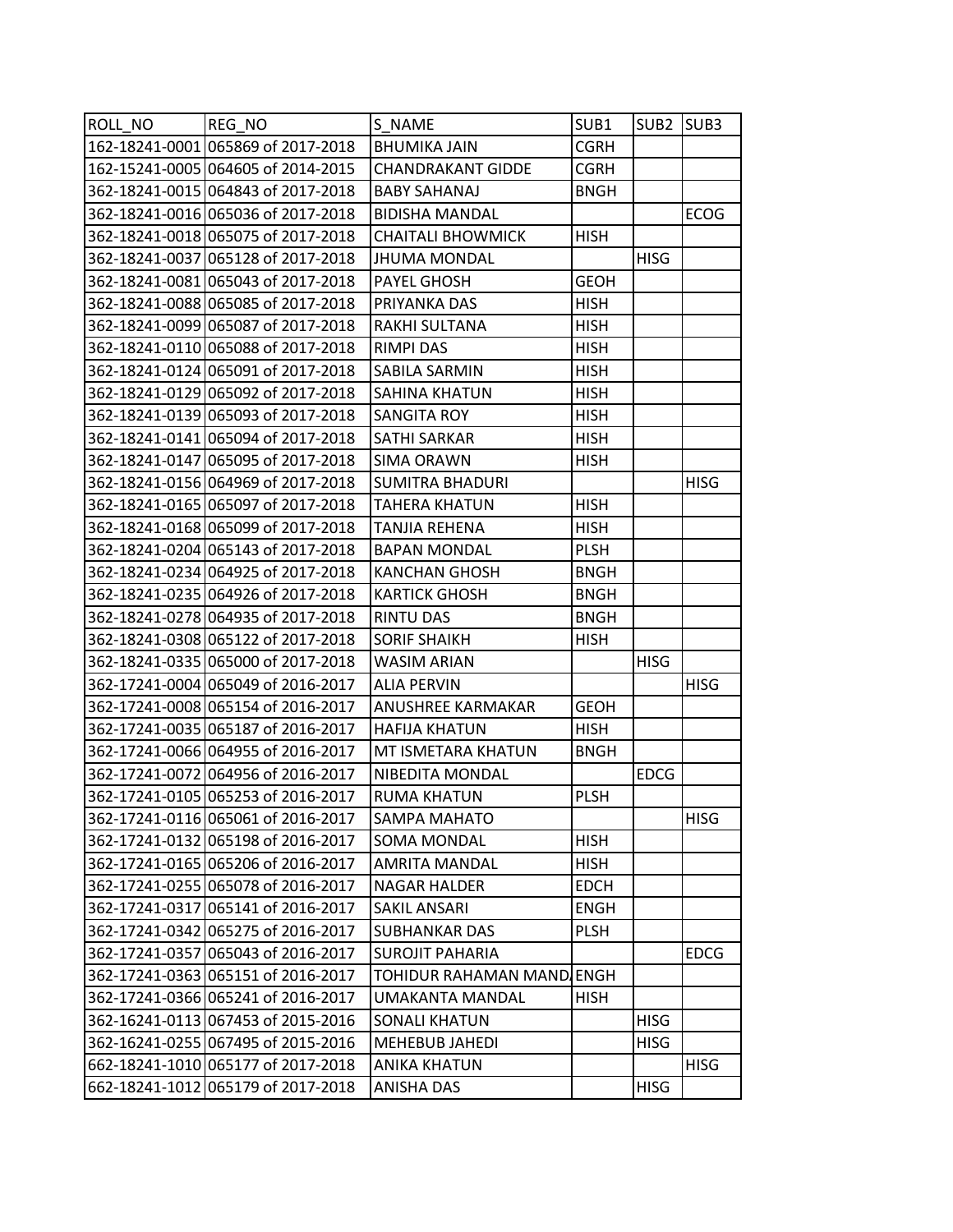| 662-18241-1017 065184 of 2017-2018 | <b>AOULIA KHATUN</b>     |             | <b>HISG</b> |             |
|------------------------------------|--------------------------|-------------|-------------|-------------|
| 662-18241-1091 065258 of 2017-2018 | <b>KHADIJA KHATUN</b>    |             | <b>HISG</b> |             |
| 662-18241-1100 065267 of 2017-2018 | <b>LATA MANDAL</b>       |             |             | <b>PLSG</b> |
| 662-18241-1137 065304 of 2017-2018 | <b>MST PAYEL KHATUN</b>  |             |             | <b>PLSG</b> |
| 662-18241-1138 065305 of 2017-2018 | <b>MST RAHIDA KHATUN</b> |             |             | <b>PLSG</b> |
| 662-18241-1208 065375 of 2017-2018 | REJINA KHATUN            |             | HISG        |             |
| 662-18241-1224 065391 of 2017-2018 | RIMPA KHATUN             |             | <b>HISG</b> |             |
| 662-18241-1235 065402 of 2017-2018 | ROUSONARA KHATUN         |             |             | <b>HISG</b> |
| 662-18241-1359 065526 of 2017-2018 | <b>TULSI DAS</b>         | <b>HISG</b> |             |             |
| 662-18241-1382 065549 of 2017-2018 | ALAMIN SK                |             |             | <b>PLSG</b> |
| 662-18241-1420 065587 of 2017-2018 | <b>BIKRAM DAS</b>        |             | <b>EDCG</b> |             |
| 662-18241-1439 065606 of 2017-2018 | DIBENDU SINGHA           |             |             | <b>HISG</b> |
| 662-18241-1522 065689 of 2017-2018 | MD RIJANUL HOQUE         |             |             | <b>PLSG</b> |
| 662-18241-1557 065724 of 2017-2018 | PALASH MALLICK           |             |             | <b>PLSG</b> |
| 662-18241-1611 065778 of 2017-2018 | <b>SAFIKUL SK</b>        |             | <b>PLSG</b> |             |
| 662-18241-1644 065811 of 2017-2018 | SHAIN SHA                |             |             | <b>HISG</b> |
| 662-17241-1015 065313 of 2016-2017 | <b>ARCHITA HALDAR</b>    |             |             | <b>PLSG</b> |
| 662-17241-1017 065315 of 2016-2017 | ARSONIA PARVIN           |             | <b>HISG</b> |             |
| 662-17241-1024 065322 of 2016-2017 | AYESHA KHATUN            |             | HISG        |             |
| 662-17241-1067 065365 of 2016-2017 | <b>HALIMA KHATUN</b>     |             |             | <b>HISG</b> |
| 662-17241-1129 065427 of 2016-2017 | MODHUMITA SAHA           |             | <b>PLSG</b> |             |
| 662-17241-1157 065455 of 2016-2017 | <b>MST SIMA KHATUN</b>   |             | <b>HISG</b> |             |
| 662-17241-1183 065481 of 2016-2017 | <b>NUPUR KHATUN</b>      |             | <b>HISG</b> |             |
| 662-17241-1250 065548 of 2016-2017 | ROHIMA KHATUN            |             | HISG        |             |
| 662-17241-1300 065598 of 2016-2017 | SALIMA KHATUN            |             |             | <b>PLSG</b> |
| 662-17241-1305 065603 of 2016-2017 | SAMIMA KHATUN            |             | <b>HISG</b> |             |
| 662-17241-1349 065646 of 2016-2017 | <b>SUCHITRA DAS</b>      |             | <b>PLSG</b> |             |
| 662-17241-1352 065649 of 2016-2017 | <b>SUITY KHATUN</b>      | <b>BNGG</b> |             |             |
| 662-17241-1401 065698 of 2016-2017 | AHIDUR RAHAMAN           |             |             | <b>EDCG</b> |
| 662-17241-1402 065699 of 2016-2017 | AJMAL HAQUE              |             | <b>HISG</b> |             |
| 662-17241-1436 065733 of 2016-2017 | AWAL HOSSAIN             |             |             | <b>HISG</b> |
| 662-17241-1440 065737 of 2016-2017 | <b>BAPON MANDAL</b>      |             | <b>HISG</b> |             |
| 662-17241-1442 065739 of 2016-2017 | <b>BAPPI SARKAR</b>      |             | <b>HISG</b> |             |
| 662-17241-1451 065748 of 2016-2017 | <b>BIPLAB SINGHA</b>     |             | <b>HISG</b> |             |
| 662-17241-1476 065773 of 2016-2017 | FIROJ ISLAM              |             |             | <b>EDCG</b> |
| 662-17241-1518 065815 of 2016-2017 | <b>KHOKAN MONDAL</b>     |             |             | <b>EDCG</b> |
| 662-17241-1542 065839 of 2016-2017 | <b>MD ISMAIL</b>         |             |             | <b>EDCG</b> |
| 662-17241-1575 065872 of 2016-2017 | <b>MEHEMUD HASAN</b>     |             |             | <b>EDCG</b> |
| 662-17241-1595 065892 of 2016-2017 | <b>NASI RUDDIN</b>       |             | <b>PLSG</b> |             |
| 662-17241-1653 065950 of 2016-2017 | <b>ROKI RANA</b>         |             |             | <b>PLSG</b> |
| 662-17241-1655 065952 of 2016-2017 | <b>RUBEL SHAIKH</b>      |             | <b>PLSG</b> |             |
| 662-17241-1672 065969 of 2016-2017 | SAJIRUL ISLAM            |             |             | <b>HISG</b> |
| 662-17241-1678 065975 of 2016-2017 | <b>SAMIM SK</b>          |             |             | <b>HISG</b> |
| 662-17241-1699 065996 of 2016-2017 | SHUBHAJIT SAHA           |             |             | <b>EDCG</b> |